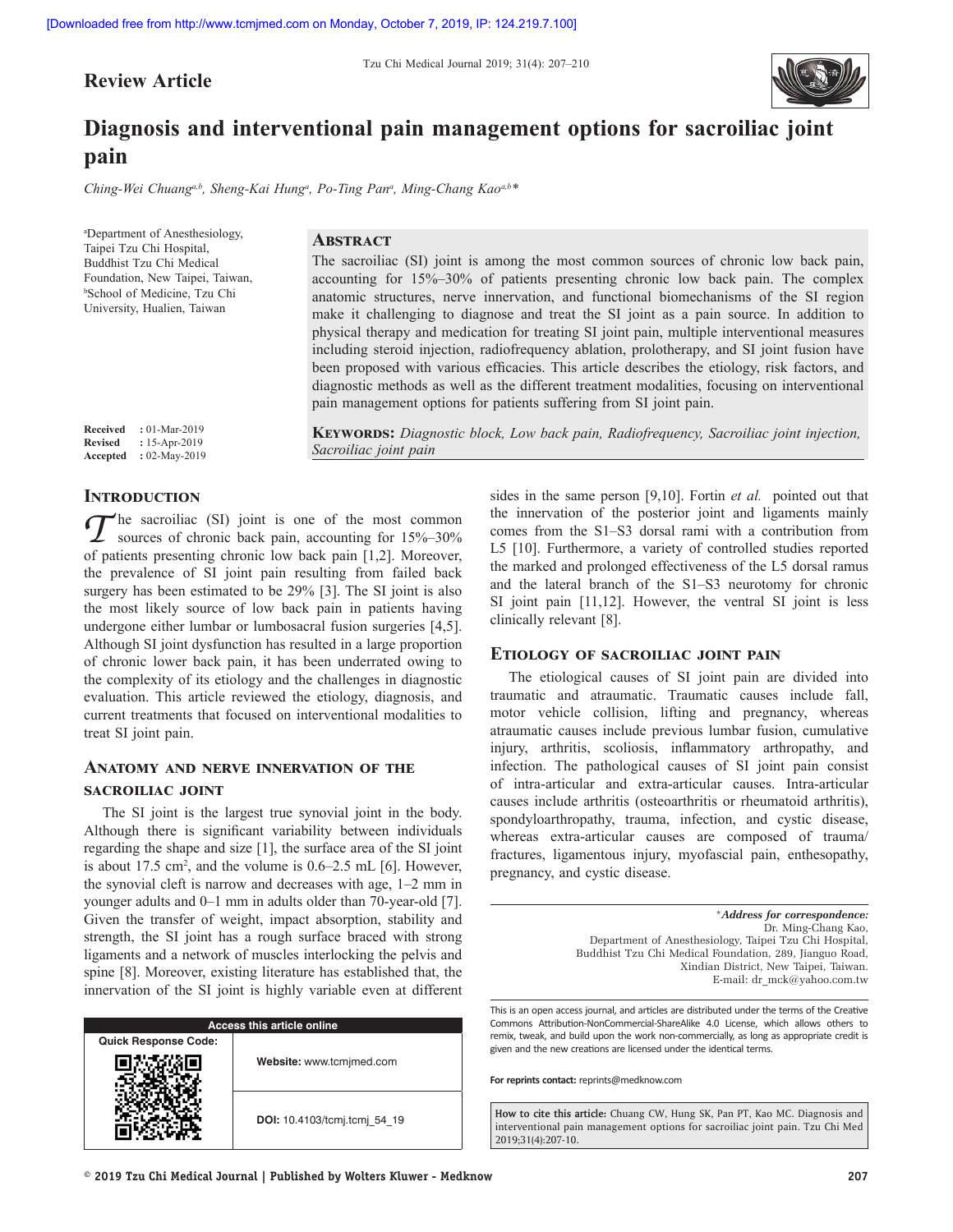## **Risk factors of sacroiliac joint pain**

The risk factors for SI joint pain are obesity, leg length discrepancy, gait abnormalities, persistent strain or low-grade trauma (e.g., jogging), scoliosis, pregnancy, and spinal surgery (especially fusion to the sacrum) [1].  $10\% - 27\%$  of patients with persistent mechanical lower back pain below L5 have pain secondary to the SI joint pathology. The prevalence of SI joint pain has been reported to increase to 32%–37% in lumbosacral fusion patients [1,4].

## **Diagnosis of sacroiliac joint pain**

#### **History, physical examination, and imaging study**

The initial pain usually starts below the dermatomal level of L5 (above L5 indicating lumbar spine origin) referring to the entire lower extremity while taking the history of the patient into account. On physical examination, provocation tests, for example, Patrick's test, Gaenslen's Test, SI joint shear test, and Yeoman's test are helpful. In particular, various studies have reported that three or more than three provocation tests might provide a more sensitive and specific identification of the stress from the SI joint [1]. Imaging studies including radiography, computed tomography, single-photon emission computed tomography, bone scans, and other nuclear imaging techniques are able to give clues as to the presence of SI joint disorder, however, they are often inconclusive [13]. Clinically, imaging studies would be applied only to survey for a "red-flag" situation to exclude fracture, infection, and malignancy. However, the diagnostic block provides a better and more reliable option for the diagnosis [14].

## **Intra-articular diagnostic block**

Diagnostic SI joint blocks remain the only means of establishing a diagnosis of intra-articular SI joint pain [14]. The positive response of intra-articular diagnostic injections is a complete or near complete relief of pain. Concerning the qualitative evidence, the diagnostic accuracy is at Level II for dual diagnostic blocks with at least 70% pain relief as the criterion standard and Level III for single diagnostic blocks with at least 75% pain relief as the criterion standard [14,15]. The single blocks cannot detect false-positive cases. For the dual blocks, the first block is injected with lidocaine, and the second block is injected with bupivacaine [14]. Using the dual blocks for assessing the prevalence of SI joint pain, a variable prevalence of 10%–40.4% was noted with a false-positive rate of 12.5%–26% [14]. However, this method remained primarily for study design. Clinically, either a diagnostic block with local anesthetic or a therapeutic block with local anesthetic and a steroid is usually applied. The recommended volume of injectate ranges from 1 to 2 mL [14].

## **Fluoroscopy‑guided block**

The fluoroscopy-guided block is the gold standard for a diagnostic or therapeutic purpose in treating SI joint pain [16]. The fluoroscopy-guided block has been reported to have a higher accuracy rate of diagnosis than an ultrasound-guided injection [17]. A posterior approach to the SI joint has been widely accepted. A 22-gauge needle with a stylet is usually used in this approach. A quantity of 0.25 mL of contrast medium is usually adequate to confirm the proper needle position. The arthrograms needed for the procedure are anterior-posterior, lateral, ipsilateral oblique, and contra-lateral oblique views. Attention should be given when the flow goes outside of the joint, especially in cases of ventral capsular tears. Blocking pain from the SI joint is accomplished by injecting 1–2 mL of local anesthetic. If over 75% of the pain is reduced after a single diagnostic block, this test is considered positive. If around 50%–75% of the pain is reduced, the SI joint may be considered a major contributor to pain.

## **Extra‑articular sources of pain**

Pain originating from the SI joint and pain originating from other components of the SI complex almost always confuses clinicians. The intra-articular diagnostic blocks undervalue the prevalence of SI region pain from the peri-articular origins (such as ligaments and capsules) [18]. For diagnostic and therapeutic purposes, anesthetizing the innervations of the SI complex seems to resolve the bias better. Compared to an SI joint injection alone, the combined SI joint and S1-3 lateral branch injections have been reported to show significantly more improvement in the visual analog scale [19]. Moreover, Dreyfuss *et al.* [20] illustrated a multi-site, multi-depth technique to differentiate the origins of the pain. The results revealed that the sacral lateral branch block would be a robust way to select patients for radiofrequency (RF) neurotomy rather than the intra-articular block.

## **Non‑interventional treatment**

The prevalence of true leg discrepancy (5 mm or greater) in the general population has risen to 43.5% and significantly increases to 75% in patients with lower back pain [21]. Individualized lifting shoes may be useful in patients with true leg discrepancy. On the other hand, functional leg length discrepancy may be addressed through the aid of physical therapy. Transversus abdominis muscle exercise may cause some reduction of SI joint pain. Chiropractic manipulation, certain exercises, and Kinesio tape are helpful for SI joint pain disorder and pelvic stability [22]. With respect to medication, nonsteroidal anti-inflammatory drugs (NSAIDs) and muscle relaxants may be effective, while there is only weak evidence for the effectiveness of tricyclic antidepressants [23].

## **Interventional pain management options Evidence of interventional pain management for sacroiliac joint pain**

Multiple options for interventional treatment of chronic SI pain are available. The different assessments and critical appraisal systems for clinical evidence provide a framework for the decision-making process. In 2010, Vanelderen *et al.* [13] reported that an intra-articular therapeutic injection with corticosteroids and a local anesthetic has benefits which outweigh the risks, more so than other options with the highest evidence rating of 1B+. Later, another systemic review suggested that cooled RF neurotomy for the rami laterals seems to have better evidence of its effectiveness for both short-term and long-term pain controls. However, intra-articular steroid injection, peri-articular prolotherapy, pulsed RF, and conventional monopolar RF have limited or poor evidence of effectiveness in treating SI pain [24].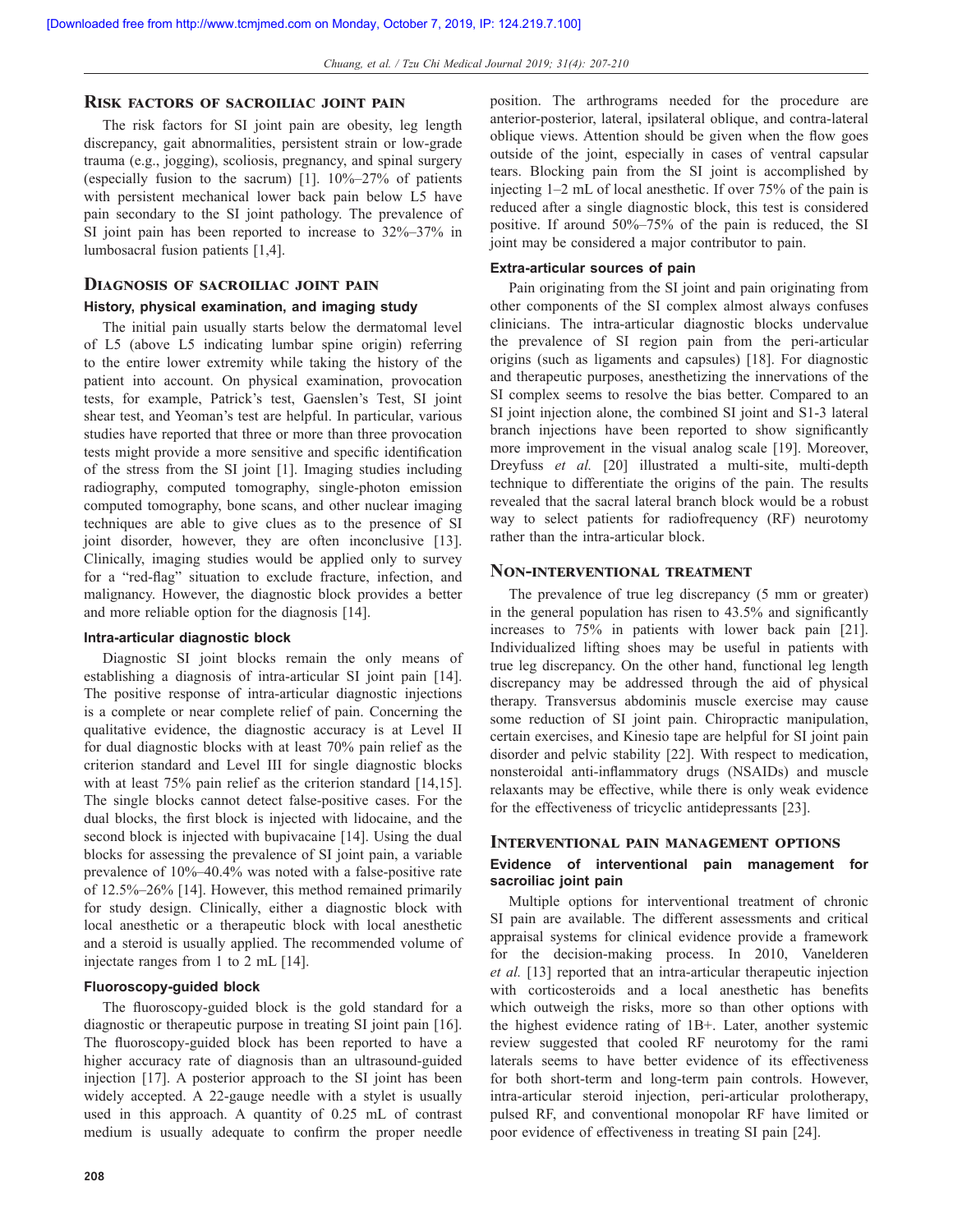#### **Intra-articular steroid injection**

Corticosteroids offer anti‑inflammatory mechanisms to reduce pain in various clinical conditions, such as in patients with tendinitis, tenosynovitis, arthritis, and other musculoskeletal problems. It has been reported that intra-articular steroid injections have intermediate-term benefits, in which more than half of the patients had positive responses to treatment in a 6-month follow-up [1]. With a blind injection method, only 22% of the patients received successful intra-articular injections on computed tomographic scanning, indicating that the injectates did not extend into the joint spaces [25]. Different cadaveric studies have revealed that the ultrasound guidance method presents a better rate of accuracy for intra-articular injection at a rate of 80%–88.2% [26,27]. Although the fluoroscopy and computed tomography-guided techniques could provide more precise needle placement during the procedure, ultrasound guidance is more readily available and feasible in clinical practice. The successful intra-articular injection rate using the ultrasound guidance technique has been reported to be 60% in the first 30 injections, and it gradually improved, reaching 93.5% in the last 30 injections [28]. Regarding the recent studies, the ultrasound-guided injection method not only has a similar treatment effect as the fluoroscopically guided injection method but also facilitates the avoidance of critical vessel injury [17,28].

## **Radiofrequency ablation**

The mechanism of RF denervation to alleviate pain sensation consists in applying an electrical current generated by radio waves to heat nerve fibers and thus reduce pain signals [29]. In 2001, Ferrante *et al.* [30] reported the first bipolar RF technique employed in treating SI joint disorder by creating a strip lesion of the posterior SI joint with RF needles inserted at <1‑cm intervals. As a result, 36% of the patients experienced 50% pain relief for 6 months. Afterward, conventional unipolar (or monopolar) RF targeting the lateral branches of the primary dorsal rami was adopted in several studies [11,12], which resulted in sustained relief for 6 months in over 60% of subjects [24]. Currently, in addition to conventional unipolar RF, several modified techniques targeting the lateral branches of the primary dorsal rami have been proposed by different manufacturers, including cooled RF ablation [31], Simplicity III RF ablation [32], bipolar RF ablation [33], and the latest quadrapolar RF ablation [34]. However, studies comparing the effects among those techniques are still lacking.

## **Prolotherapy**

Relative to the etiology described above, SI joint pain can be generated from extra-articular elements including ligaments and capsules. Prolotherapy involves the injection of hyperosmolar dextrose or platelet-rich plasma (PRP) into the area where repairing and strengthening are thought to be needed. The application of prolotherapy for SI joint pain consists of making an injection in the periarticular and intra-articular areas to treat pain and sacral ligament laxity. Some studies reported the positive clinical outcomes of prolotherapy for SI joint pain and even a superior effect and longer duration for relief of SI joint pain compared to the injection of a steroid into the joint [35,36]. In recent studies, a significant reduction in the pain scores of SI joint pain was observed in patients receiving intra-articular PRP injections compared to those receiving steroid injections [37,38]. Additional data and trials are needed to validate the application of prolotherapy.

## **Percutaneous sacroiliac joint fusion**

The rationale for SI joint fusion is to relieve pain created by the movement of a joint through the removal of movement by arthrodesis of the joint space [39]. Only few comparative studies of percutaneous SI joint fusion and denervation have been reported, and they had limited clinical evidence [40,41]. The safety and effectiveness of percutaneous fusion compared with denervation remained inconclusive. However, surgical fusion with a percutaneous SI screw placement might have a higher rate of complications than RF neurotomy [41].

## **Conclusion**

The diagnosis and management of patients with SI joint pain remains challenging. There are no specific historic features, provocation tests or radiological findings to provide a definite diagnosis of SI join pain. A diagnostic SI joint block helps to establish a more accurate diagnosis of intra-articular SI joint pain. We therefore recommend a multimodal approach to treat patients with SI joint pain. Physical therapy and NSAIDs are the first-line choices. Intra-articular steroid injection, RF ablation, and prolotherapy can be considered as interventional pain management options for SI joint pain relief. In the event of a failure of those treatments, a percutaneous SI fusion may be considered.

## **Acknowledgment**

The authors would like to thank Mr. Daniel Hayward for his editing of this manuscript.

# **Financial support and sponsorship**

# **Conflicts of interest**

There are no conflicts of interest.

## **References**

Nil.

- 1. Cohen SP, Chen Y, Neufeld NJ. Sacroiliac joint pain: A comprehensive review of epidemiology, diagnosis and treatment. Expert Rev Neurother 2013;13:99-116.
- 2. Cohen SP. Epidemics, evolution, and sacroiliac joint pain. Reg Anesth Pain Med 2007;32:3-6.
- 3. Katz V, Schofferman J, Reynolds J. The sacroiliac joint: A potential cause of pain after lumbar fusion to the sacrum. J Spinal Disord Tech 2003;16:96-9.
- 4. DePalma MJ, Ketchum JM, Saullo TR. Etiology of chronic low back pain in patients having undergone lumbar fusion. Pain Med 2011;12:732-9.
- 5. Unoki E, Abe E, Murai H, Kobayashi T, Abe T. Fusion of multiple segments can increase the incidence of sacroiliac joint pain after lumbar or lumbosacral fusion. Spine (Phila Pa 1976) 2016;41:999-1005.
- 6. Vora AJ, Doerr KD, Wolfer LR. Functional anatomy and pathophysiology of axial low back pain: Disc, posterior elements, sacroiliac joint, and associated pain generators. Phys Med Rehabil Clin N Am 2010;21:679-709.